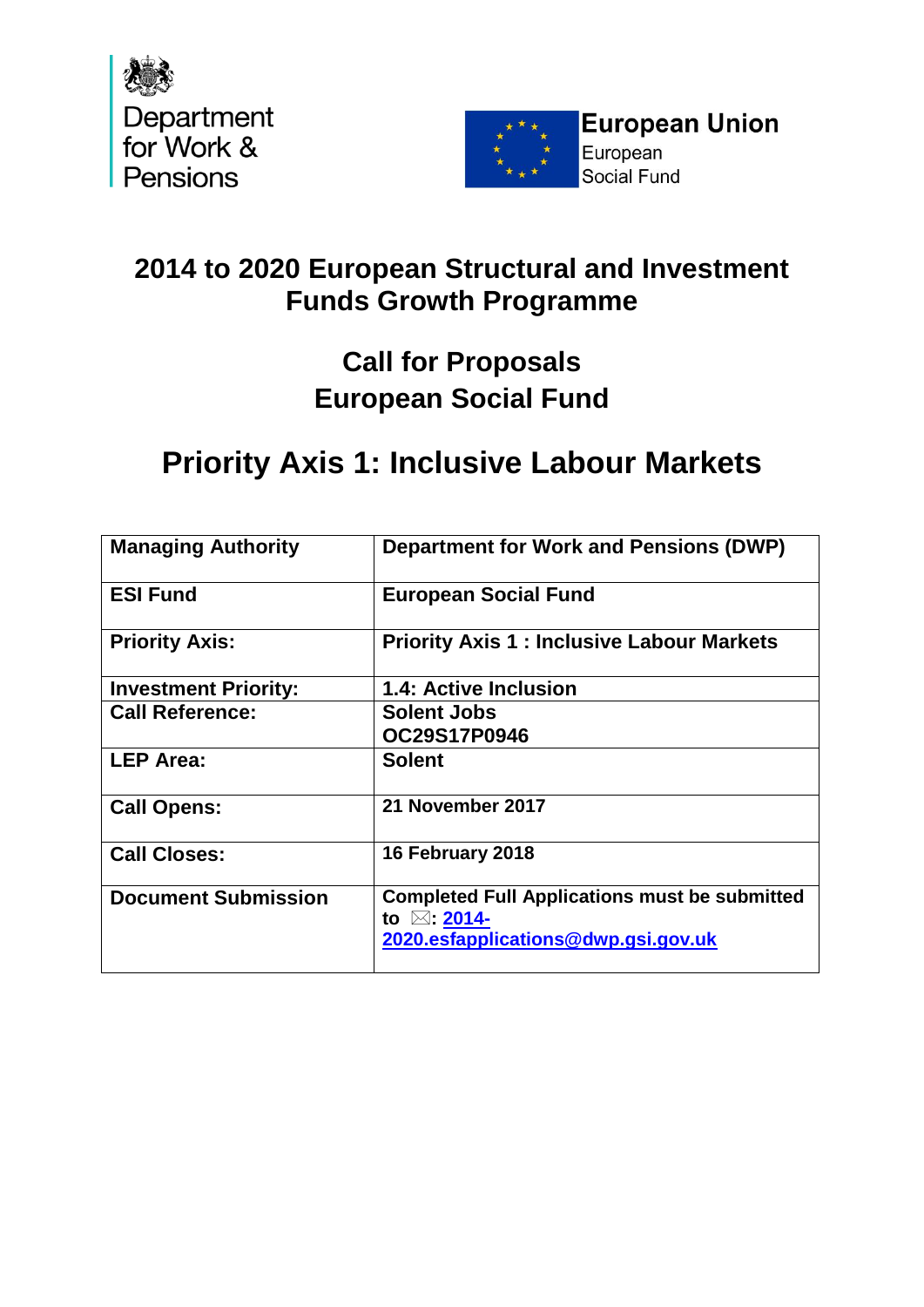# **Contents**

- 1. Call Context
	- **1.1 National Context**
	- **1.2 Local Development Need**
	- **1.3 Scope of Activity**
- 2. Call Requirements
- 3. Required Deliverables
- 4. General Information
	- **4.1 Compliance and Eligibility**
	- **4.2 Intervention Rate & Match Funding**
	- **4.3 Applicants**
	- **4.4 Cross Cutting Themes**
	- **4.5 State Aid**
	- **4.6 Funding Agreement**
	- **4.7 Procurement**
	- **4.8 Retrospection**
- 5. Application Process & Prioritisation Methodology
- 6. Support
- 7. Key Documents
- 8. Document Checklist
- 9. Document Submission
- 10. Timescales
- 11. Appendix A Common output indicators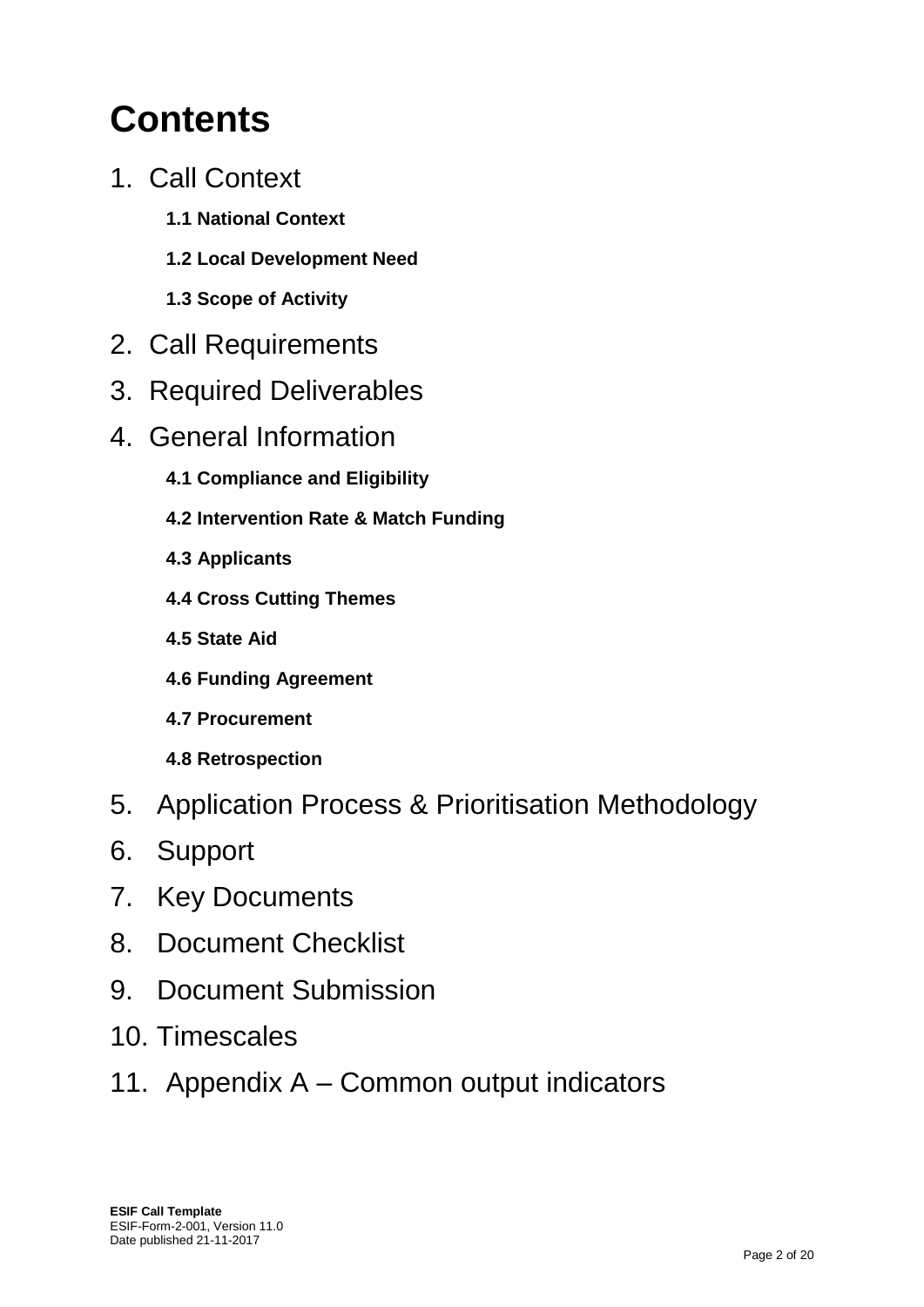### 1. Call Context

The 2014 to 2020 European Structural and Investment Funds (ESIF) bring the European Regional Development Fund (ERDF), European Social Fund (ESF) and part of the European Agricultural Fund for Rural Development (EAFRD) together into a single European Union (EU) Structural Investment Funds (ESIF) Growth Programme for England supporting the key growth priorities of innovation, research and development, support for Small and Medium Enterprises (SME), low carbon, skills, employment, and social inclusion.

European Structural and Investment Funds are managed by the Department for Communities and Government (ERDF), Department for Work and Pensions (ESF) and the Department for Environment Food and Rural Affairs (EAFRD). In London, the Greater London Authority acts as an Intermediate Body for the European Regional Development Fund and European Social Fund programmes. Unless stated otherwise, the term "Managing Authority" will apply to all these organisations. These Departments are the Managing Authorities for each Fund. The Managing Authorities work closely with local partners who provide:

- Practical advice and information to the Managing Authorities to assist in the preparation of local plans that contribute towards Operational Programme priorities and targets;
- Local intelligence to the Managing Authorities in the development of project Calls (decided by the Managing Authorities) that reflect Operational Programme and local development needs as well as match funding opportunities;
- Advice on local economic growth conditions and opportunities within the context of Operational Programmes and the local ESIF Strategy to aid the Managing Authority's assessments at full application stage.

This Call is issued by the Department for Work and Pensions (DWP) to commission ESF Funded projects that will support the **Priority Axis 1 of the Operational Programme: Inclusive Labour Markets** and **Investment Priority: 1.4 Active Inclusion** as set out in the Operational Programme.

All applications will need to be eligible under the European Social Fund Operational Programme for England 2014 to 2020. The [ESF Operational Programme](https://www.gov.uk/government/publications/european-social-fund-operational-programme-2014-to-2020) is available for applicants to read.

This Call for proposal sets out the requirements for any applicants to consider before applying. Applications against this Call will be assessed as part of a two stage appraisal process and successful applicants will enter into a funding agreement with the DWP. Further information is given in sections 4 to 10.

All ESF applicants will need to be aware of the requirement to collect and report data on all participants as per Annex 1 (see Appendix A). This will be as well as the requirement of reporting on output and result indicators referred to in section 3 of the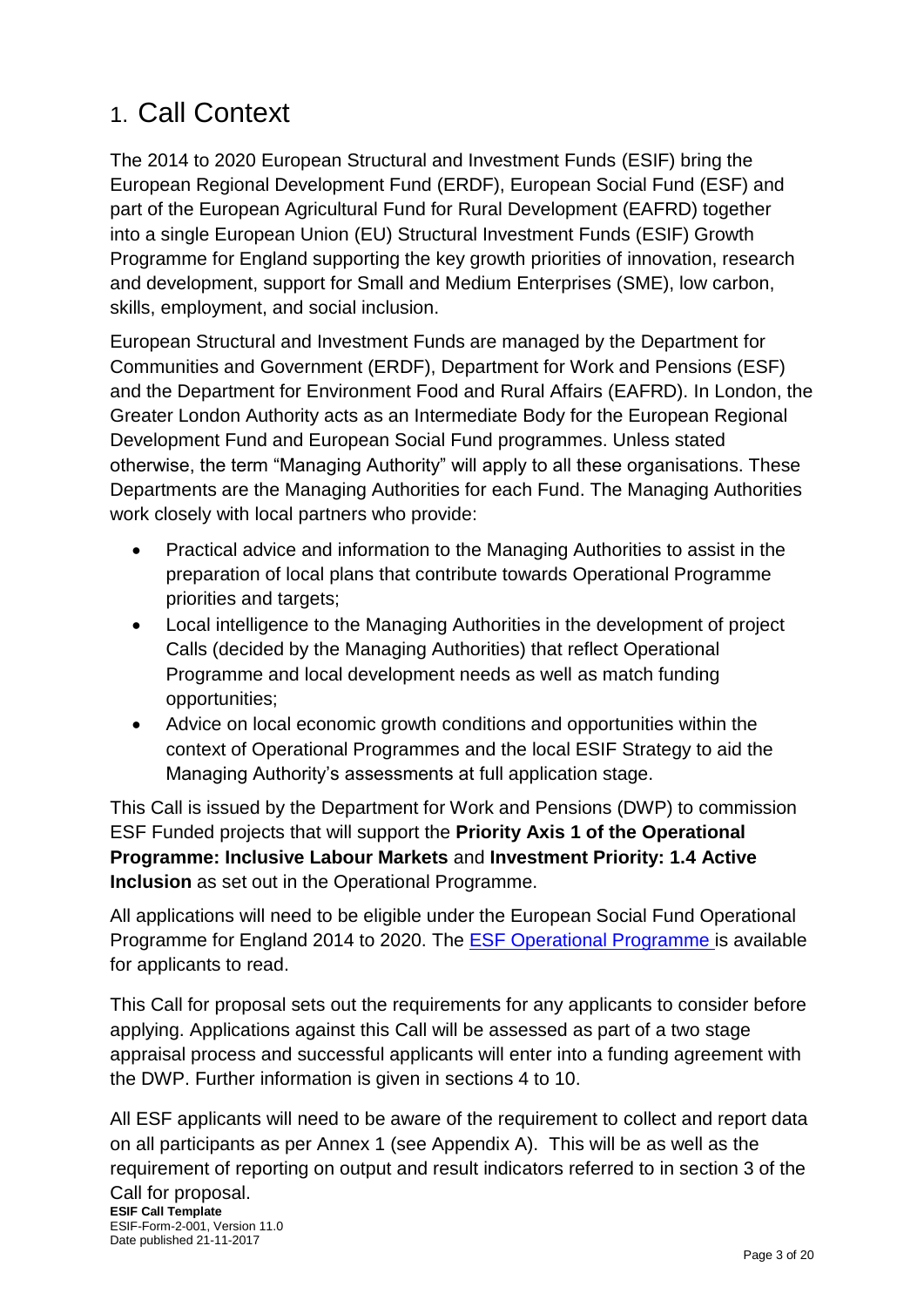#### **1.1 National Context**

This priority axis aims to increase participation in the labour market and thereby improve social inclusion and mobility. It will support activities through:

**Investment Priority: 1.4** - Active inclusion, including with a view to promoting equal opportunities and active participation, and improving employability

ESF will not fund activity that duplicates or cuts across national policy on grants and loans for tuition for skills activities. Exemptions to this principle will be considered only where a local specific need and/or market failure has been demonstrated and where the activity falls within the scope of the Operational Programme.

Full details of what can and cannot be supported under this Investment Priority are set out in the Operational programme. Details of the specific objectives have been reproduced below.

| <b>Specific Objective</b>                                                                                                                                     | <b>Results that the Member States seek to</b>                                                                                                                                                                                                                                                  |
|---------------------------------------------------------------------------------------------------------------------------------------------------------------|------------------------------------------------------------------------------------------------------------------------------------------------------------------------------------------------------------------------------------------------------------------------------------------------|
|                                                                                                                                                               | achieve with Union support                                                                                                                                                                                                                                                                     |
| To support people with multiple<br>and complex barriers to<br>participation to address these<br>underlying issues and to move<br>closer to or into the labour | The additional support for this investment priority<br>will help people who are distant from the labour<br>market and require intensive support in<br>addressing their multiple, profound and complex<br>barriers to participation in the labour market.                                       |
| market.                                                                                                                                                       | The main result will be that people address their<br>complex needs and therefore are better able to<br>engage in labour market activity. There are<br>output targets for disadvantaged sub-groups and<br>result targets for movement into work and<br>increased labour market activity.        |
| To engage marginalised<br>individuals and support them to<br>re-engage with education,<br>training, or in employment.                                         | The additional support from this investment<br>priority will help participants to move into<br>employment, education or training. They will<br>have a range of barriers and will be distant from<br>the labour market or education/training. They will<br>require intensive, tailored support. |
|                                                                                                                                                               | The main result that will be achieved is that more<br>participants will be in education, training or<br>employment upon leaving.                                                                                                                                                               |

#### **1.2 Local Development Need**

Projects must deliver activity which directly contributes to the objectives of Priority Axis 1, Investment Priority 1.4 of the Operational Programme, and which meets the **local development need** expressed in the text and table below.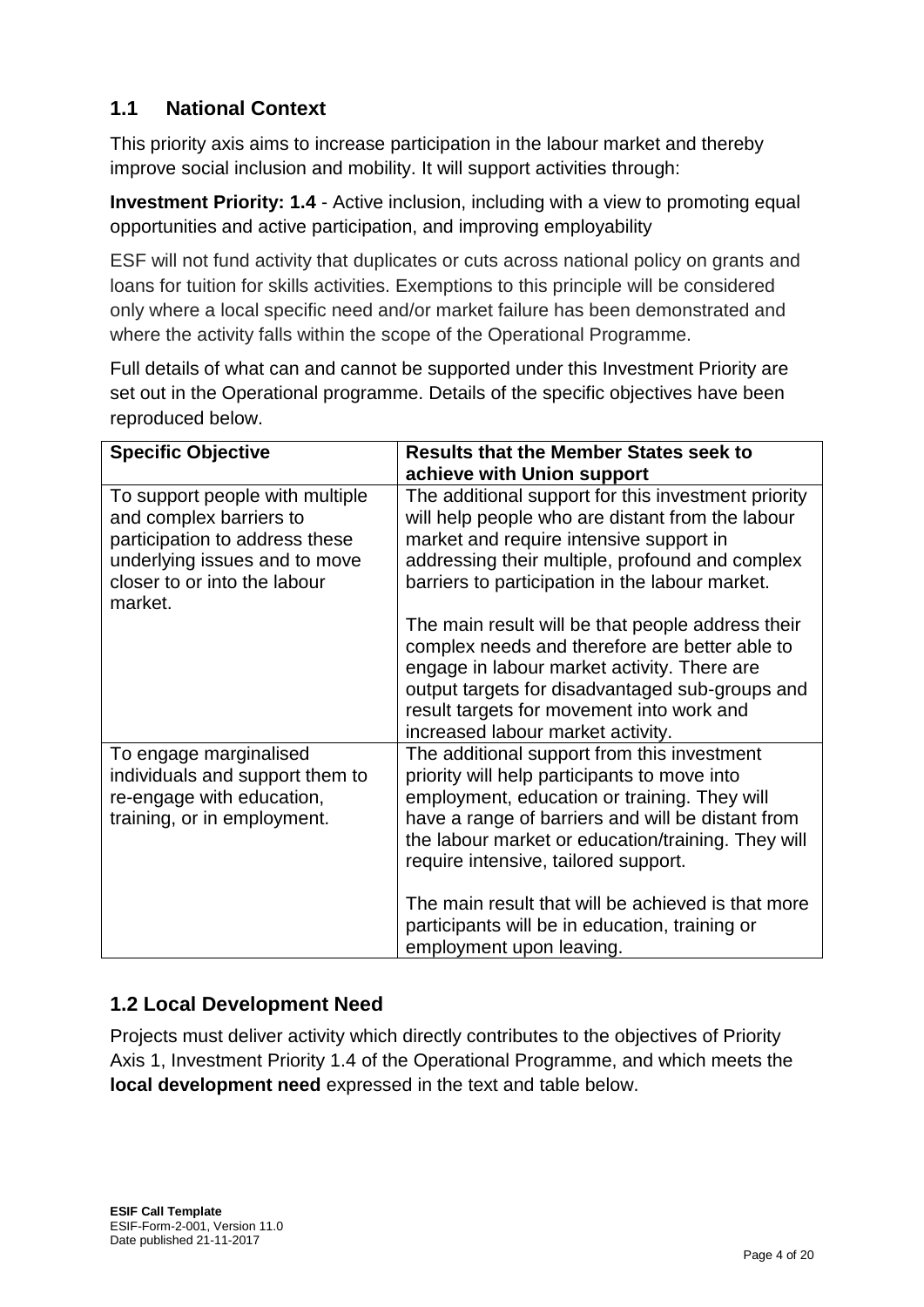#### **Call outline**

Solent LEP is committed to opening up economic growth and opportunity across the Solent to people who are socially excluded and who face multiple barriers to finding and sustaining work. This includes people on Incapacity Benefit (IB), Employment Support Allowance (ESA) and Job seekers allowance (JSA), although it is anticipated that the programme will be open to all benefit claimants or who are economically inactive and require additional support to re-enter the labour market.

There are approx. 37,260<sup>1</sup> adults on Employment Support Allowance & Incapacity benefits in the Solent. Outcomes for this group of people on the Work Programme have been very poor (7% across the two cities). The forth-coming Work and Health Programme which will provide specialised support for those unemployed for over two years and, on a voluntary basis, to those with health conditions or disabilities, will target people who with specialist support are likely to be able to find work within 12 months. So there remains a gap in provision for those further from the labour market that require a more comprehensive and intensive approach than the existing work programme or W&HP when it is rolled out later this year.

There is a need for positive interventions to ensure all those currently excluded from the labour market can access the employment opportunities being created in the local economy. Whilst growth has been weaker than anticipated, the latest economic analysis indicates 14,000 additional jobs were created between 2012 and 2015<sup>2</sup>. Current unemployment in the Solent is around 4.1%, with approximately 40000 of the economically inactive wanting employment. Residents on job-seekers allowance is relatively low at approximately 0.8% whereas ESA claimants make up 4.7%. Within the Solent there are significant pockets of deprivation, notably in the two cities of Portsmouth and Southampton, the urban fringe in Gosport and Havant, and the Isle of Wight; with the latter having 6 out of 10 of the most deprived wards in the Solent. The impact for future generations is equally significant with 16,900 (8.8%) children living in workless households in the Solent.

The Solent LEP wishes to support activity which tackles barriers to labour market entry in a holistic way. Such barriers may include supporting those with caring responsibilities, drug or alcohol dependency, other health related issues, including mental health; life skills, debt management, and homelessness. We also recognise that for some, additional support will be required to enable them to attain the confidence and employability skills required to compete in the open labour market. Nationally it is estimated that the cost to the economy of working age ill-health, associated sickness, absence and worklessness is over £110 billion with around £30 billion of this being attributed solely to mental ill health.

 $\overline{a}$ 

<sup>1</sup> Nomis November 2016 latest figure

**ESIF Call Template** ESIF-Form-2-001, Version 11.0 <sup>2</sup> https://solentlep.org.uk/media/1887/solent-lep-baseline-forecasts-and-the-implications-of-brexit.pdf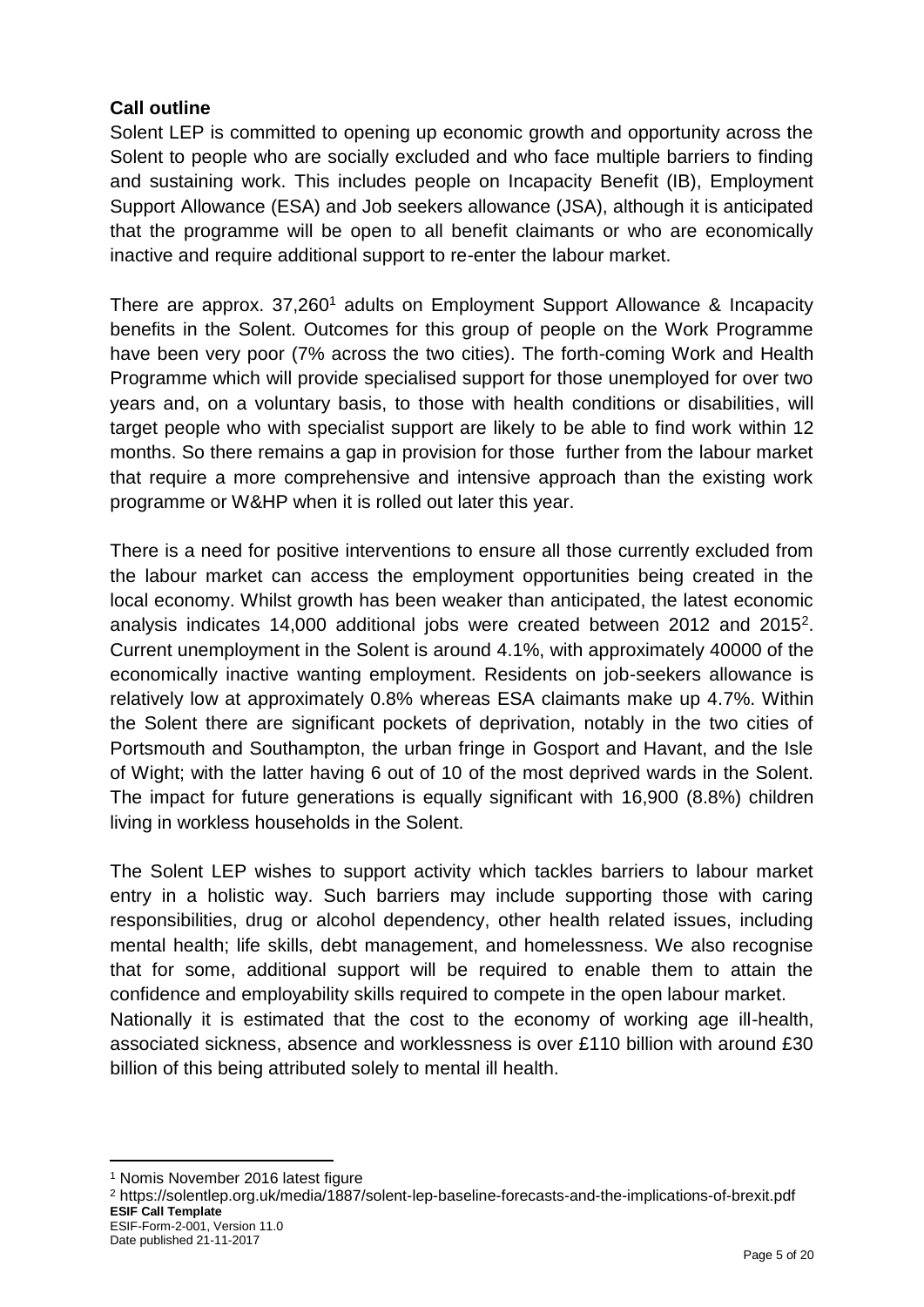The link between employment and good health outcomes is well documented with those who are in work more likely to lead independent, healthy lives. In addition, evidence suggests that getting a job can be one of the most important and empowering aspects of recovery for those experiencing periods of ill health. Individuals who are in employment receive less input from commissioned support services and reduced clinical contact time as a result of improved health and social outcomes.

#### **Local priorities**

The Solent area through previous City Deal and ESF funds has developed a Solent Jobs Programme. The model includes a supported employment programme and complements national provision. Working in partnership with local businesses who provide work placements for local people who are currently out of work in the Solent. The placements are cost free to the business and the candidate will be paid the living wage for up to 25 hours a week by the placement agency. Ongoing support to both the business and the candidate, is provided, giving the business an opportunity to really benefit from the placement and the candidate a chance to develop their skills and build both competence and confidence in the workplace. The Solent LEP wishes to procure activity that builds on this delivery model, complementing and adding value to current government funded programmes, notably the work and health programme.

Applicants may wish to bid individually, or as part of a consortium or partnership with a named lead accountable organisation.

The programme will concentrate support in areas of high deprivation and worklessness across the Solent including but not exclusively, Portsmouth and Southampton, the Isle of Wight, Gosport, Havant, Totton and Waterside. However the programme must be open to all residents across the Solent who meet the criteria for support. Given the focus of the programme will be to target individuals furthest from the labour market, who fall outside of mainstream provision, the programme will need to demonstrate an understanding of effective referral routes to the target audience.

The Solent LEP is looking to procure provision which will sit alongside national provision and provide additional support to tackle worklessness and address the multitude of barriers faced by people, in a holistic way, integrating a range of local health and support services to provide wrap around employment focussed support to individuals to move them into work. The Solent Jobs programme will contribute to and provide evidence of outcomes and good practice to influence the future strategic commissioning of local services across a range of service areas.

The Solent LEP is seeking to encourage new, innovative and sustainable approaches to employment support, which are underpinned by a robust outcome focused models. Achievement of a job outcome, (focusing on private sector roles in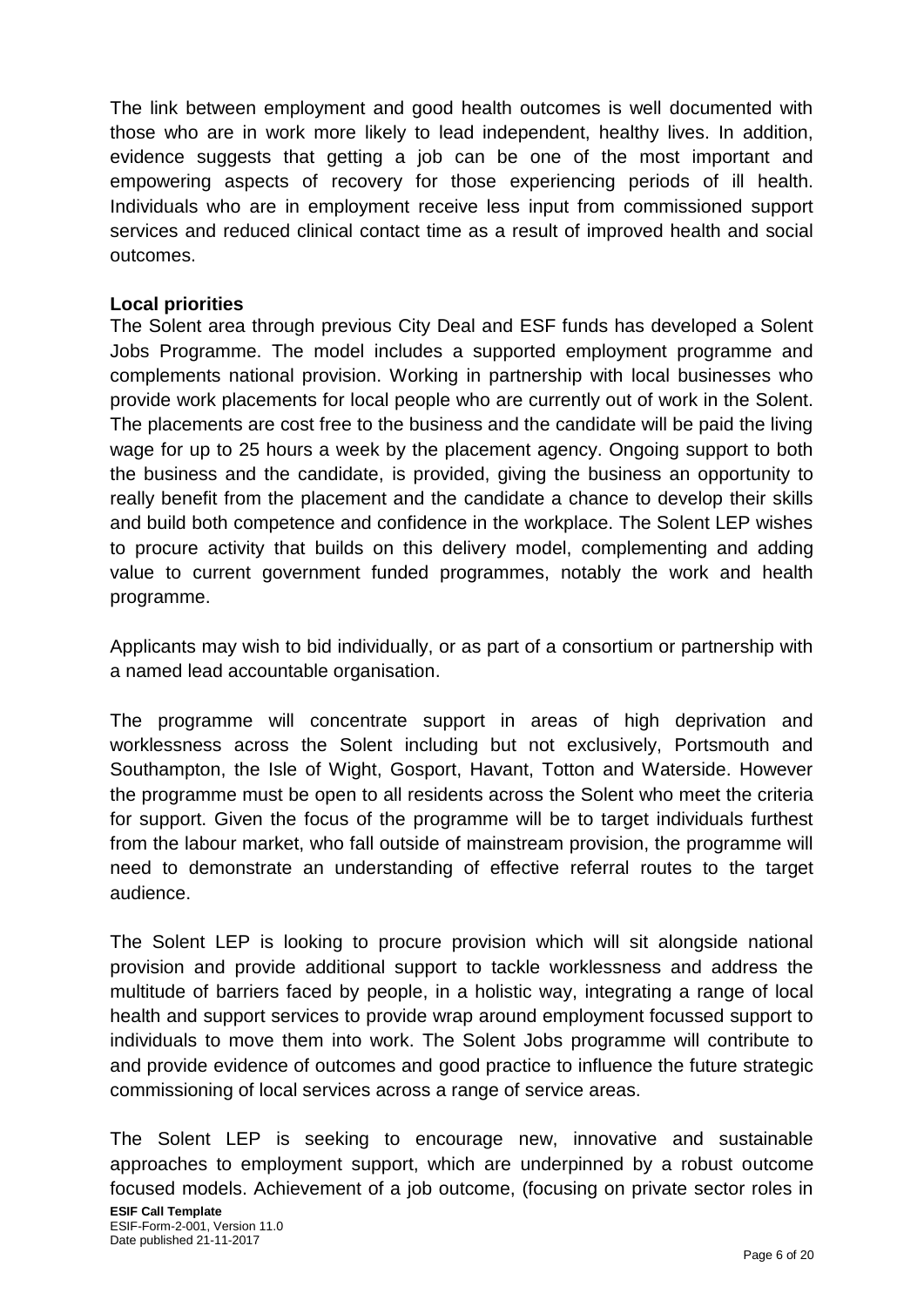the sectors growing across the Solent) is a key objective and the payment model will be weighted towards this. The target employment outcome rate is 22% of participants into sustained employment 6 months including self-employment, 6 months after leaving. The value of progression will also be recognised. In addition given the complex needs of the target audience, a high quality as opposed to high volume approach is sought. It is anticipated that the programme should add value by working alongside national provision providing additional resource to identified gaps in local provision reflecting local need.

[Details of the local ESIF Strategy.](https://solentlep.org.uk/media/1613/solent-eu-sif-strategy-april-2016.pdf)

#### **1.3 Scope of activity**

This Call invites Full Applications which support the delivery of Priority Axis 1, **Investment Priority: 1.4 Active Inclusion** of the European Social Fund Operational Programme and responds to the local development need set out in the Solent Local Enterprise Partnership Area European Structural and Investment Funds Strategy.

This Call aims to address the identified shortfalls listed in section 1.2 Local Development Need above.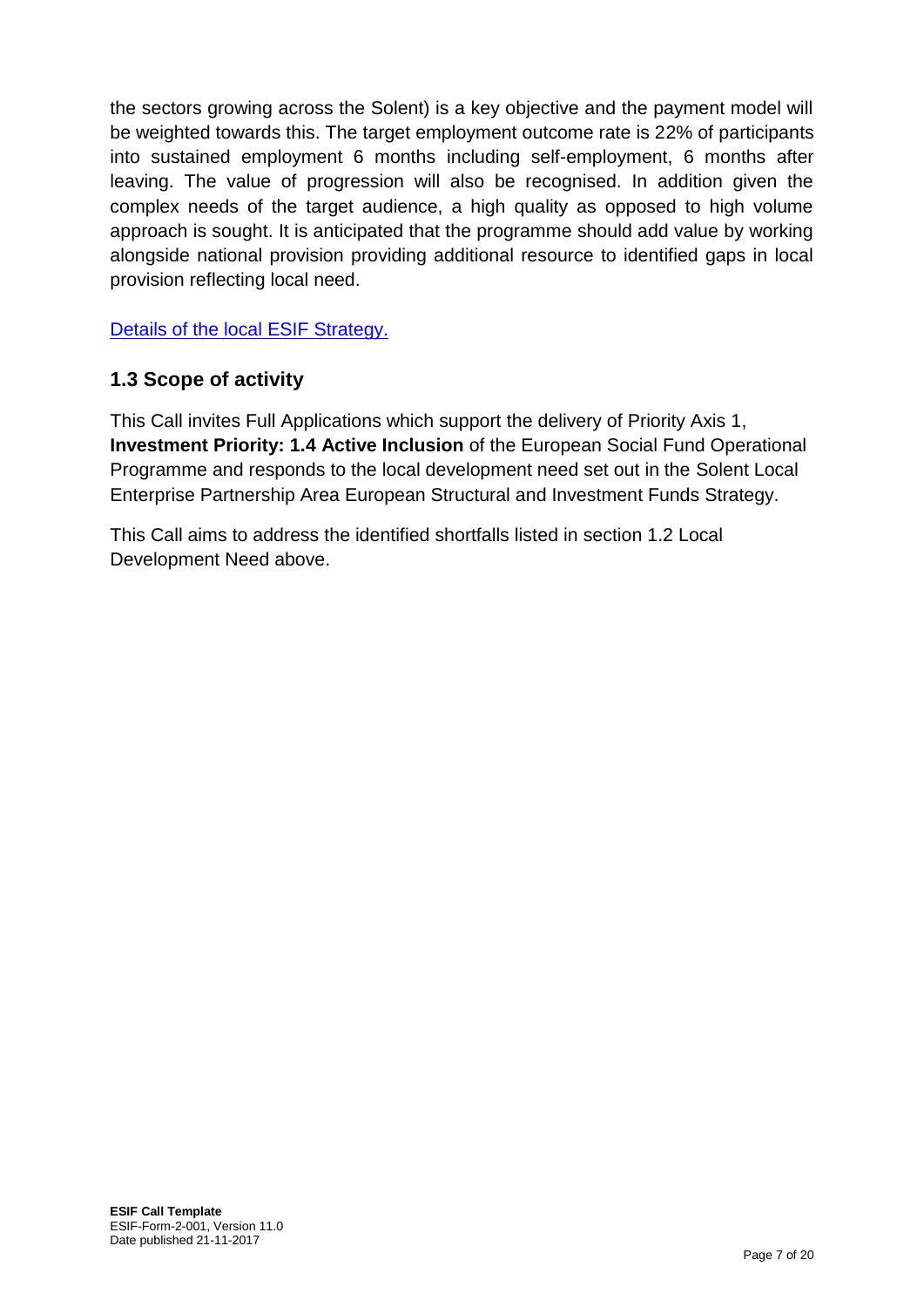# 2. Call Requirements

All applications are competitive.

| <b>Indicative Fund</b><br><b>Allocation:</b> | Indicatively, through this Call the Managing Authority<br>expects to allocate approximately £640,000 ESF                                                                                                                                                                                                                                                      |  |
|----------------------------------------------|---------------------------------------------------------------------------------------------------------------------------------------------------------------------------------------------------------------------------------------------------------------------------------------------------------------------------------------------------------------|--|
|                                              | The Managing Authority reserves the right to decrease or<br>increase the indicative allocation, or support more or<br>fewer projects subject to the volume and quality of<br>proposals received.                                                                                                                                                              |  |
| <b>Minimum application</b><br>level          | European Social Fund investment is intended to make a<br>significant impact on local growth. Applications are<br>expected to demonstrate appropriate scale and impact.<br>The Managing Authority does not intend to allocate less<br>than £200,000 of European Social Funding to any<br>single project.<br>Applications requesting an ESF amount below the    |  |
|                                              | 'Minimum Application Level' will be rejected.                                                                                                                                                                                                                                                                                                                 |  |
| <b>Duration of project</b><br>approvals      | Projects should be for a maximum of three years;<br>however the Managing Authority reserves the right to vary<br>the maximum duration in exceptional circumstances.                                                                                                                                                                                           |  |
| <b>Geographical Scope</b>                    | All interventions should be focused on activity and<br>beneficiaries within the Solent Local Enterprise<br>Partnership area.                                                                                                                                                                                                                                  |  |
| <b>Specific Call</b><br>requirements         | This is a Call for ESF activity.                                                                                                                                                                                                                                                                                                                              |  |
| <b>Call Deadlines</b>                        | For this specific Call, applications will be assessed<br>following closure of the Call. Applications received after<br>the published Call close date will not be considered.                                                                                                                                                                                  |  |
| <b>Application selection</b>                 | All applications will be scored in line with the ESF scoring<br>criteria, but the MA reserve the right to invite projects to<br>full application stage where they complement other<br>activity or provide niche activity to target groups within the<br>OP.                                                                                                   |  |
| <b>Applicant proposals</b>                   | These can only contain activities which are eligible for<br><b>ESF</b>                                                                                                                                                                                                                                                                                        |  |
| <b>Eligible match funding</b>                | Applicants will need to have eligible match funding for the<br>balance of costs, which must be from a source other than<br>the European Union. At application stage the applicant<br>will need to provide information to demonstrate that the<br>operation is likely to have the required level of match<br>funding in place at the point of formal approval. |  |
| <b>Operational completion</b>                | Operations must be completed no later than 16 <sup>th</sup> August<br>2021.                                                                                                                                                                                                                                                                                   |  |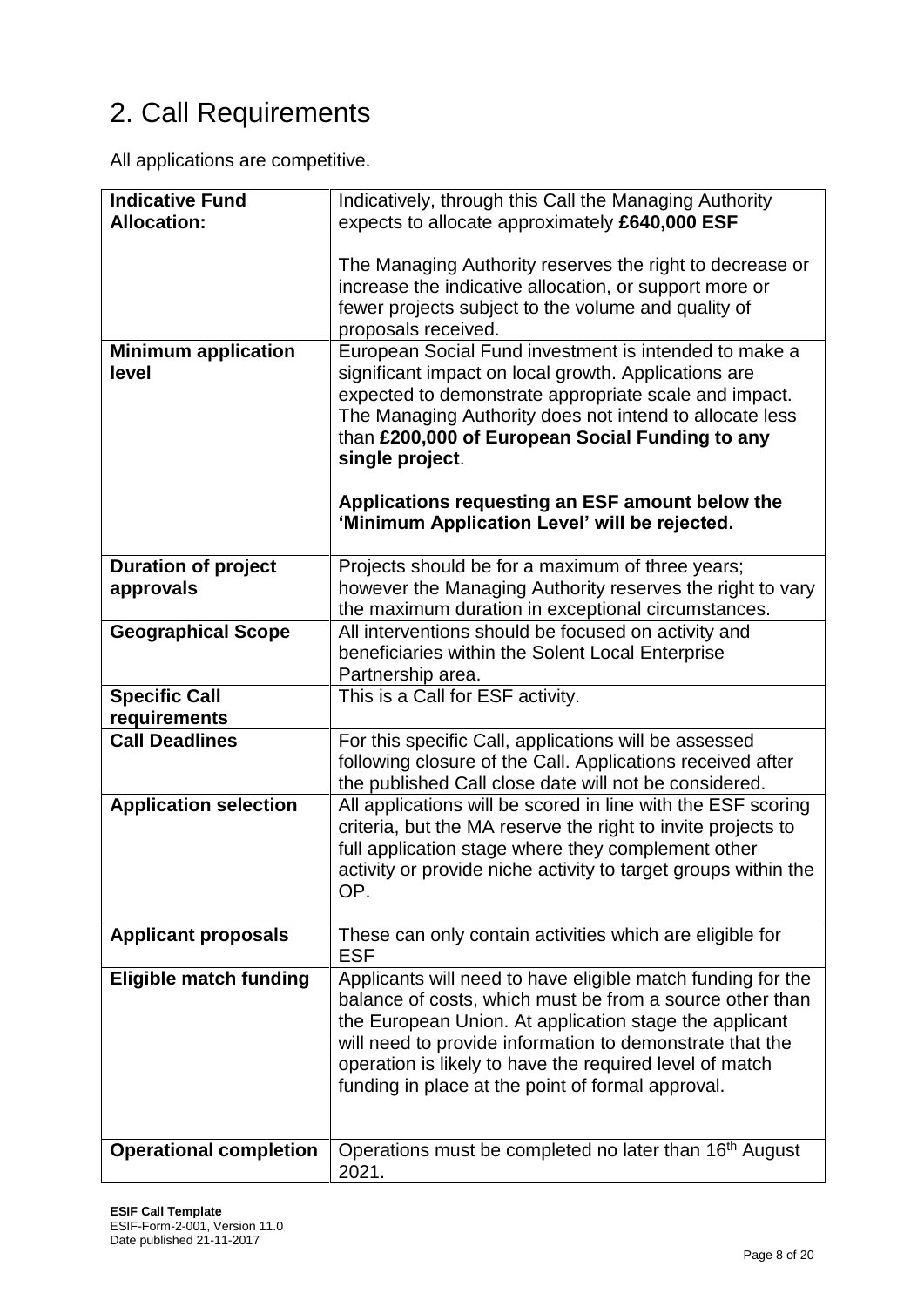| <b>Procurement</b>       | All procurement must be undertaken in line with EU<br>regulations.                                                    |  |
|--------------------------|-----------------------------------------------------------------------------------------------------------------------|--|
| <b>State Aid law</b>     | Applicants must demonstrate compliance with State Aid<br>law                                                          |  |
| <b>Audit/ Compliance</b> | All expenditure and activities will be subject to rigorous<br>audit and non-compliance may lead to financial penalty. |  |

ESF cannot be used to duplicate existing activities or activities that do not address market failure. ESF can only be used to achieve additional activity or bring forward activity more quickly. Applicants must be able to demonstrate that proposals are additional to activity that would have occurred anyway or enables activity to be brought forward and delivered more quickly than otherwise would be the case in response to opportunity or demand.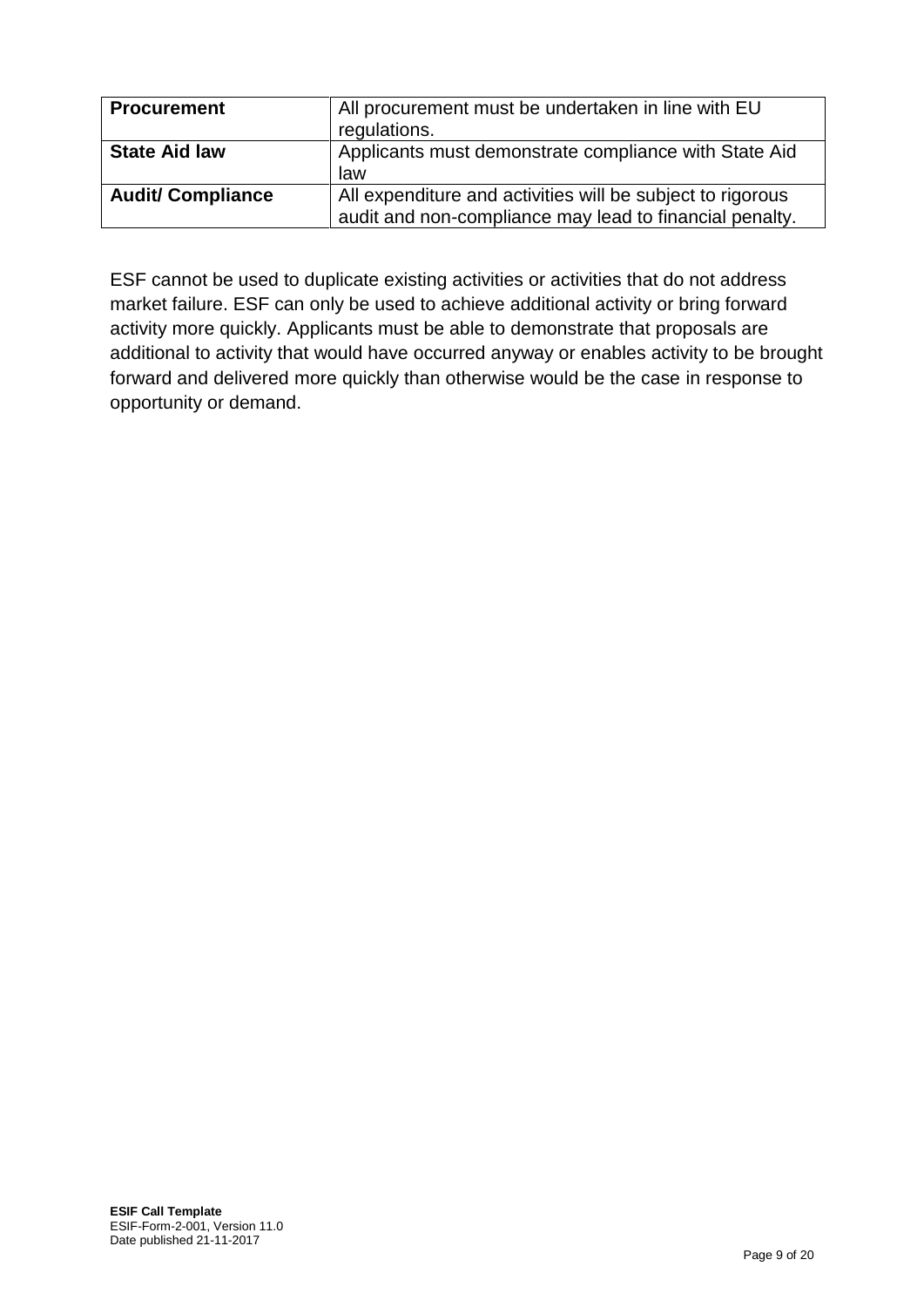### 3. Deliverables required under this Call:

Applications will be expected to achieve the minimum indicative level of Programme Deliverables by contributing to the following Investment Priority. The definitions of which can be accessed at the **ESF Operational Programme.** 

| <b>Investment</b><br><b>Priority</b> | 1.4 Active Inclusion.                                                                                                                                                                                                                                                                                                                                                                                                                                                                                                                                                                                                                                                                                                                                                                                                                                                                                                                                                                                                                                                                                                                                                                                                                                                                                                                                                                                                                                                                                                                                                                                                                                                                                                                                              |  |
|--------------------------------------|--------------------------------------------------------------------------------------------------------------------------------------------------------------------------------------------------------------------------------------------------------------------------------------------------------------------------------------------------------------------------------------------------------------------------------------------------------------------------------------------------------------------------------------------------------------------------------------------------------------------------------------------------------------------------------------------------------------------------------------------------------------------------------------------------------------------------------------------------------------------------------------------------------------------------------------------------------------------------------------------------------------------------------------------------------------------------------------------------------------------------------------------------------------------------------------------------------------------------------------------------------------------------------------------------------------------------------------------------------------------------------------------------------------------------------------------------------------------------------------------------------------------------------------------------------------------------------------------------------------------------------------------------------------------------------------------------------------------------------------------------------------------|--|
| <b>Specific</b><br><b>Objectives</b> | Active inclusion, including with a view to promoting equal<br>opportunities and active participation, and improving employability                                                                                                                                                                                                                                                                                                                                                                                                                                                                                                                                                                                                                                                                                                                                                                                                                                                                                                                                                                                                                                                                                                                                                                                                                                                                                                                                                                                                                                                                                                                                                                                                                                  |  |
| Indicative<br><b>Actions</b>         | ESF will not support activities that duplicate or replace existing<br>support within national programmes, but may be used to support<br>additional activities or target groups, including provision co-<br>designed with local partners.                                                                                                                                                                                                                                                                                                                                                                                                                                                                                                                                                                                                                                                                                                                                                                                                                                                                                                                                                                                                                                                                                                                                                                                                                                                                                                                                                                                                                                                                                                                           |  |
|                                      | Examples of activities that may be supported include:                                                                                                                                                                                                                                                                                                                                                                                                                                                                                                                                                                                                                                                                                                                                                                                                                                                                                                                                                                                                                                                                                                                                                                                                                                                                                                                                                                                                                                                                                                                                                                                                                                                                                                              |  |
|                                      | basic skills and ESOL training, including additional support<br>٠<br>with basic skills in preparation for apprenticeships;<br>support for those who need pre-traineeship and pre-Work<br>$\bullet$<br>and Health Programme assistance, to prepare them for the<br>next step;<br>support complementing other skills provision, such as<br>$\bullet$<br>crosscutting and 21st century skills, including team<br>working, effective communication, problem solving, critical<br>thinking and self-direction;<br>money management support and advice and financial<br>$\bullet$<br>literacy programmes in order to address deep seated debt<br>issues which make moving from benefit into work more<br>challenging;<br>digital and internet literacy courses to aid job searching,<br>$\bullet$<br>access to benefits and progress in work;<br>volunteering and training opportunities (as a pathway back<br>$\bullet$<br>to work) for marginalised individuals / groups / communities<br>to help them access jobs in low carbon sectors or land<br>drainage flood risk management or work that supports<br>property level protection against flooding;<br>first contact engagement activities (for example, arranging<br>$\bullet$<br>events in places that people feel comfortable to visit);<br>local networks and groups to support people to get a job or<br>$\bullet$<br>access learning (for example, Job Clubs or Learning<br>Champion type activity) to provide people with a safe<br>environment and peer support;<br>softer skills development (for example, assertiveness,<br>$\bullet$<br>anger management and motivation);<br>volunteering, which is recognised in general terms as a<br>good way to re-engage those furthest from the labour<br>market. |  |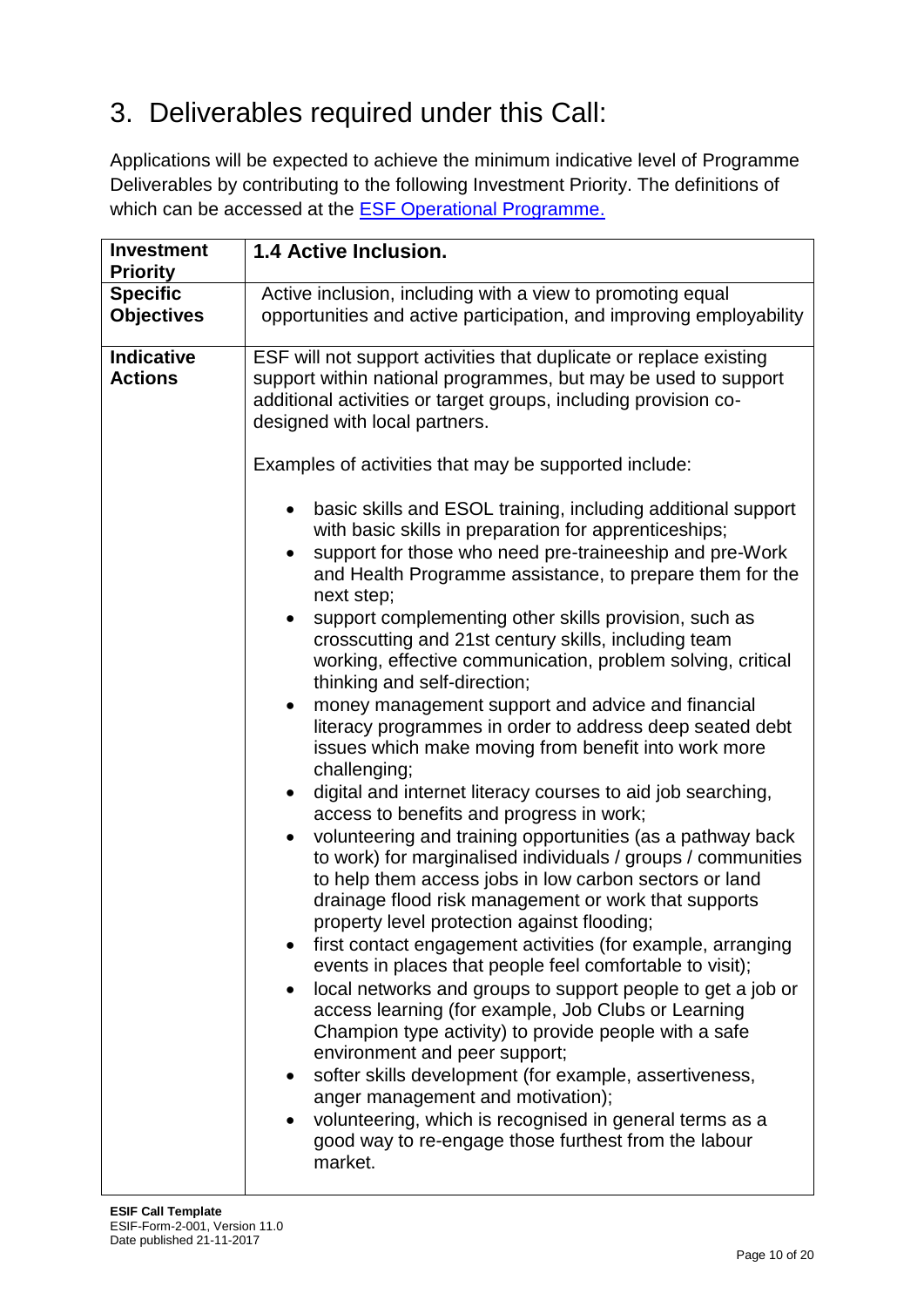| The investment priority may also encourage Social Investment<br>models (e.g. social impact bonds) by providing outcome funding<br>that enables payment by results programmes to be established to<br>support the Government's agenda on Social Justice and<br>encourage innovative delivery models within local communities.<br>The focus would be on disadvantaged individuals and families, e.g.<br>in areas such as employment, training, drug addiction and other<br>issues which are usually part of the cycle of deprivation. |
|-------------------------------------------------------------------------------------------------------------------------------------------------------------------------------------------------------------------------------------------------------------------------------------------------------------------------------------------------------------------------------------------------------------------------------------------------------------------------------------------------------------------------------------|
| To complement other thematic objectives, the investment priority<br>may support activities that are designed to promote social<br>inclusion whilst also tackling environmental issues such as<br>environmental protection, waste recycling, energy efficiency, and<br>renewable energy. These activities are relevant across all types of<br>territory.                                                                                                                                                                             |

| ID             | Minimum Target value for<br><b>Result Indicator</b><br>this call                         |                    |
|----------------|------------------------------------------------------------------------------------------|--------------------|
| ESF-CR02       | Participants in education<br>or training on leaving                                      | 17% More Developed |
| ESF-CR06       | Participants in<br>employment,                                                           | 22% More Developed |
| R <sub>1</sub> | Unemployed participants<br>into employment<br>(including self-<br>employment) on leaving | 14% More Developed |
| R <sub>2</sub> | Inactive participants into<br>employment, or job<br>search on leaving                    | 27% More Developed |
| R <sub>4</sub> | Participants with childcare<br>needs receiving childcare<br>support                      | 36% More Developed |

| ID             | <b>Output Indicator</b>                          | Total minimum<br>target value for<br>this call | Men minimum<br>target value | Women<br>minimum<br>target value |
|----------------|--------------------------------------------------|------------------------------------------------|-----------------------------|----------------------------------|
| O <sub>1</sub> | Participants                                     | 294                                            | 161                         | 132                              |
| ESF-CO01       | Unemployed,<br>including long-term<br>unemployed | 165                                            |                             |                                  |
| $ESF - COO3$   | <b>Inactive</b>                                  | 129                                            |                             |                                  |
| O <sub>4</sub> | Participants over<br>50 years of age             | 57                                             |                             |                                  |
| O <sub>5</sub> | Participants from<br>ethnic minorities           | 21                                             |                             |                                  |
| ESF-CO16       | Participants with<br>disabilities                | 66                                             |                             |                                  |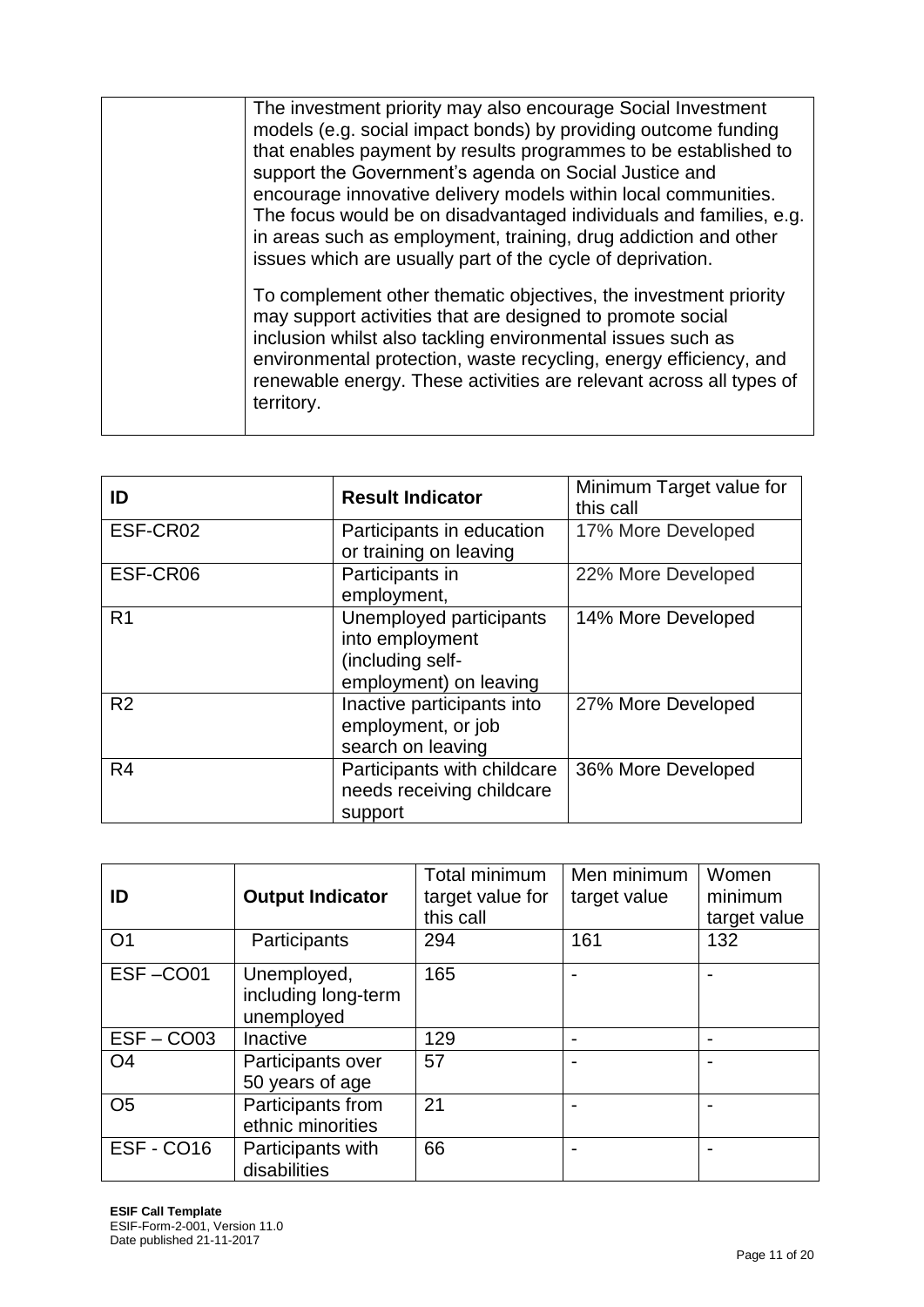Applicants will be required to demonstrate how they will achieve the deliverables within their proposal along with any methodology that will be used to record achievement. Applicants will also need to ensure robust systems are in place, and be able to describe them, to capture and record the targets and to report quantitative and qualitative performance across the Solent LEP area. All operations will be required to collect data and report progress against the deliverables with each claim. Where an operation underperforms against their deliverables they may be subject to a performance penalty.

There must be a fully evidenced audit trail for all contracted deliverables.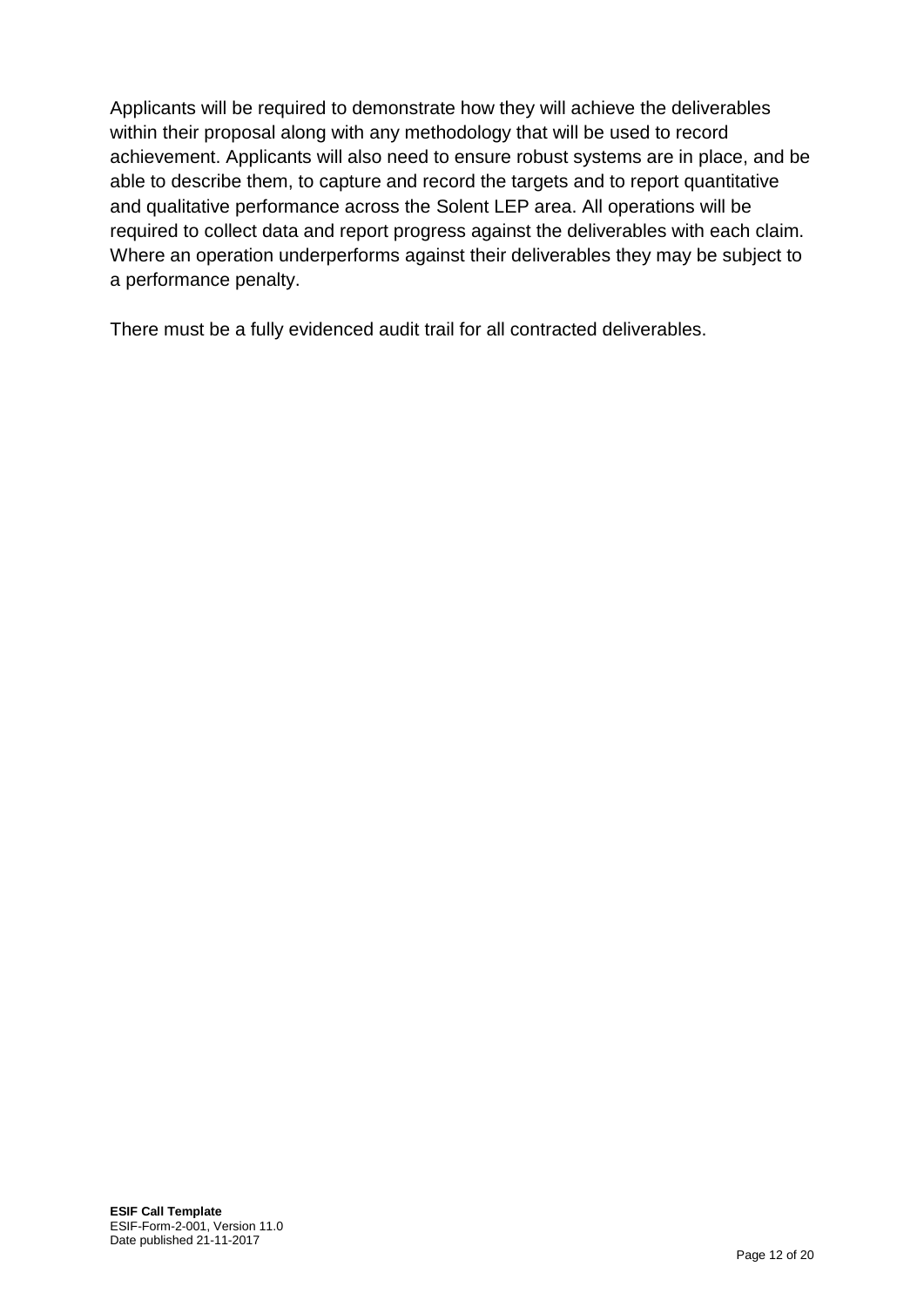### 4. General Information

Essential information to support the drafting of an application and delivery of a successful ESF funded project is available at the [European Growth Funding](https://www.gov.uk/european-growth-funding) website pages.

#### **4.1 Compliance and Eligibility**

When developing an application, Applicants should refer to *guidance* on eligible Applicants, activities and costs. These are for guidance only and Applicants should take their own specialist advice if in doubt. It is the responsibility of the Applicant to ensure that the rules and guidance are adhered to both at application stage and following approval.

European Structural Investment Funds (ESIF) are governed by European regulations and national rules. Applicants are advised to familiarise themselves with the relevant documentation listed in the 'key documents' section prior to submitting a full application. If successful, Applicants will enter into the standard Funding Agreement and must abide by the standard terms and conditions contained therein. Applicants are therefore strongly advised to read these terms and conditions to ensure that they would be able to enter into such an agreement prior to responding to the Call. Once a Funding Agreement has been issued it should be signed and returned within a short timescale.

#### **4.2 Intervention Rate & Match Funding**

ESF is funding used where no other funding can be obtained (the funder of last resort) and the maximum ESF intervention rate for the operation is 50%. This means ESF can contribute up to 50% of the total eligible project costs, subject to State Aid regulations. The remaining 50% or more must come from other eligible sources. For all full applications, the applicant will need to provide information to demonstrate that the operation is likely to have the required level of match funding in place at the point of formal approval.

ESF is not paid in advance and expenditure must be defrayed prior to the submission of any claims. Applicants may be asked to demonstrate how they are able to cash flow the operation.

#### **4.3 Applicants**

Applicants must be legally constituted at the point of signing a Funding Agreement, and be able to enter into a legally binding Funding Agreement. The Applicant will be the organisation that, if the application is successful, enters into a contract for ESF and therefore carries the liability for ensuring that the terms of the ESF Funding Agreement are met by them and to all delivery partners. If there is more than one organisation applying for the funds, a lead organisation must be selected to become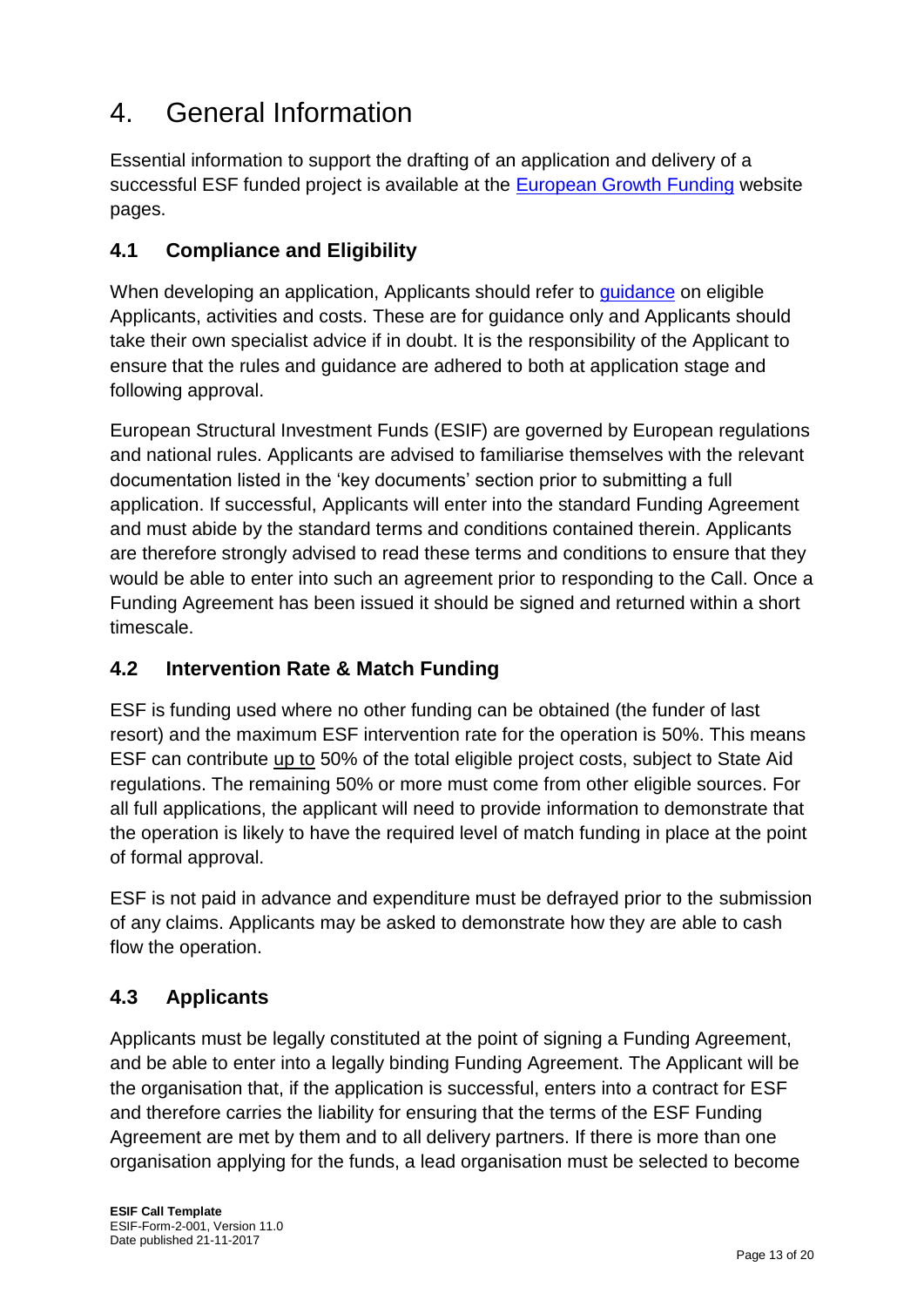the Applicant. It is this organisation that carries the responsibility and liability for carrying out a compliant project.

The Managing Authority will consider the Applicant's track record, both positive and negative. If the Applicant has been involved in the delivery of previous European grants and any irregularities with this (these) grant(s) have been identified, the Managing Authority will look into these and expect to see how and what steps have been taken to ensure that these have been addressed to mitigate the risk of further irregularities in the future. It is acknowledged that some organisations will be new to ESIF funding and will not have a track record.

#### **4.4 Cross Cutting Themes**

All applications received under this Call should demonstrate how the Cross Cutting Themes have been addressed in the project design and development. Cross cutting themes for ESF are 'gender equality and equal opportunities' and 'sustainable development'.

For ESF, the project applicants will be required to deliver their services in-line with the Public Sector Equality Duty (as defined in the Equality Act 2010). All projects must have a gender and equal opportunities policy and implementation plan which will be submitted at full application stage and in-line with Managing Authority guidance. Project applicants will also be required to answer a number of ESF-specific equality questions which will be set out in both the full application form and the related guidance.

For ESF, all projects will also be required to submit a sustainable development policy and implementation plan (in-line with guidance produced by the Managing Authority).

The ESF programme particularly welcomes projects that have an environmental focus that can meet the strategic fit at local and programme level whilst also adding value by:

- supporting environmental sustainability; and/ or
- complementing the environmental thematic objectives of other programmes such as ERDF; and/or
- using the environment as a resource to help motivate disadvantaged people

Further information is available in the [ESF Operational Programme.](https://www.gov.uk/government/publications/european-social-fund-operational-programme-2014-to-2020)

#### **4.5 State Aid & Revenue Generation**

Applicants are required, in the Full Application, to provide a view on how their proposal complies with State Aid law. Applicants must ensure that projects comply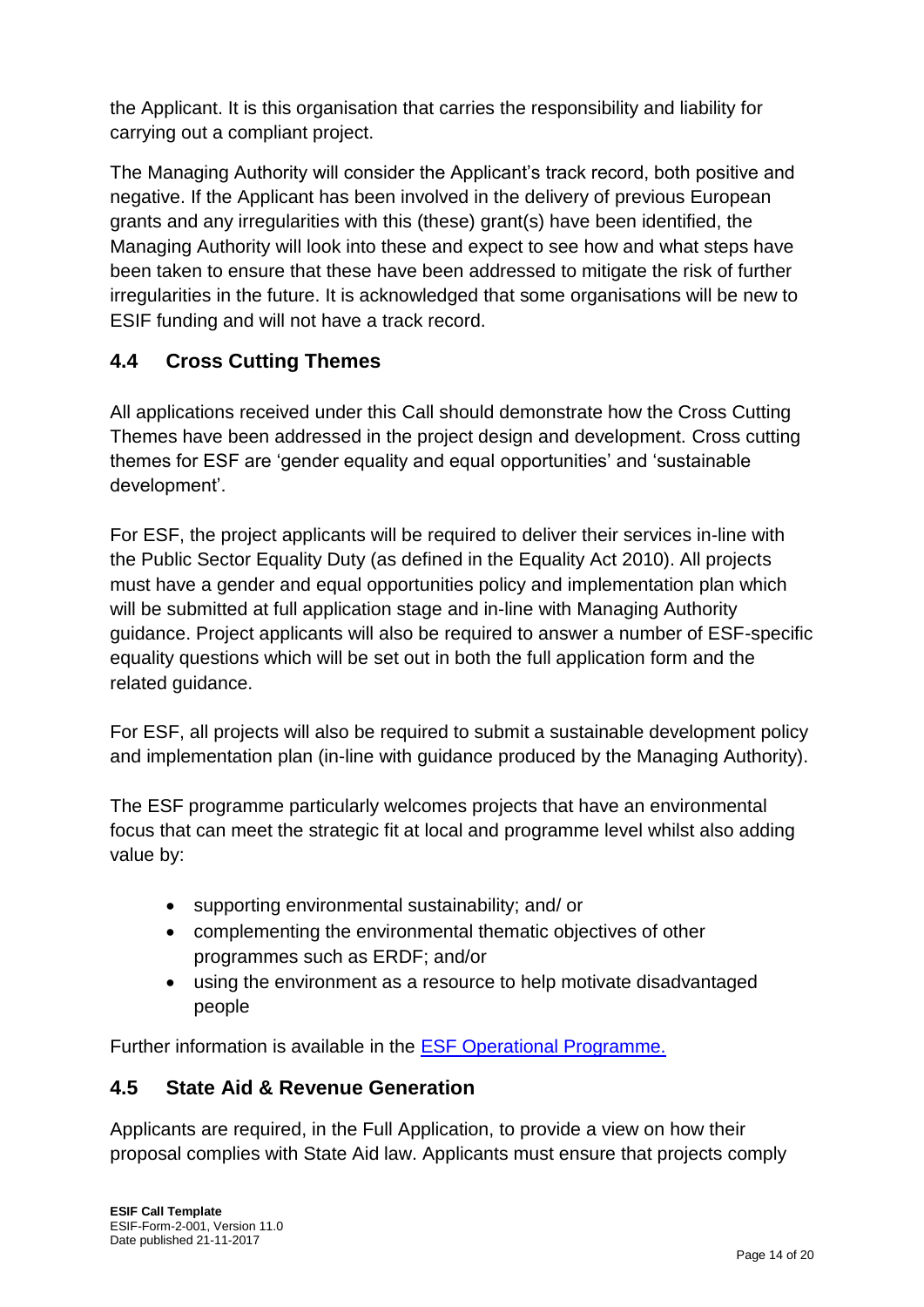with the law on State Aid.<sup>3</sup> Grant funding to any economic undertaking which is state aid can only be awarded if it is compatible aid, in that it complies with the terms of a notified scheme or is covered by the De Minimis Regulation. Guidance for grant recipients, explaining more about State Aid, is available; it is important that Applicants take responsibility for understanding the importance of the State Aid rules and securing their full compliance with them throughout the project, if it is selected into the Programme.

The Managing Authority is not able to give legal advice on State Aid. It is the responsibility of the Applicant to ensure that the operation is State Aid compliant.

Where the Applicant does not perceive that there is any State Aid, it should state whether or not it considers Articles 61 and 65(8) of regulation 1303/2013 to apply. This revenue should be taken into account in calculating eligible expenditure. Article 61 refers to monitoring revenues generated after completion of the project, and Article 65(8) how to deal with differences in the forecast and actual revenues at the end of the operation. The details of this will be tested at the full application stage.

#### **4.6 Funding Agreement**

The Funding Agreement is a standard, non-negotiable and legally binding document. Any successful Applicant will be subject to the terms and conditions contained within this agreement. Applicants are strongly advised to seek their own advice to ensure that they would be able to enter into and abide by the terms of the Funding Agreement.

Failure to meet any of the conditions of the agreement or the commitments within the application will result in claw back of funding.

Applicants should be aware that additional provisions and securities may be included within the Funding Agreement to protect the investment. These will be further discussed if relevant following the Full Application stage.

#### **Procurement**

All costs delivered by the Grant Recipient (the applicant) and/or delivery partners must be delivered on an actual cost basis. Other costs must be procured in line with EU regulations. The most common error identified during audit has been failure to comply with relevant procurement regulations and crucially to maintain a full audit trail to prove that they have complied with the relevant regulation. Robust and

 $\overline{a}$ 

<sup>&</sup>lt;sup>3</sup> Article 107(1) of the Treaty on the Functioning of the European Union provides that: "Save as otherwise provided in the Treaties, any aid granted by a Member State or through state resources in any form whatsoever which distorts or threatens to distort competition by favouring certain undertakings or the production of certain goods shall, in so far as it affects trade between Member States, be incompatible with the internal market."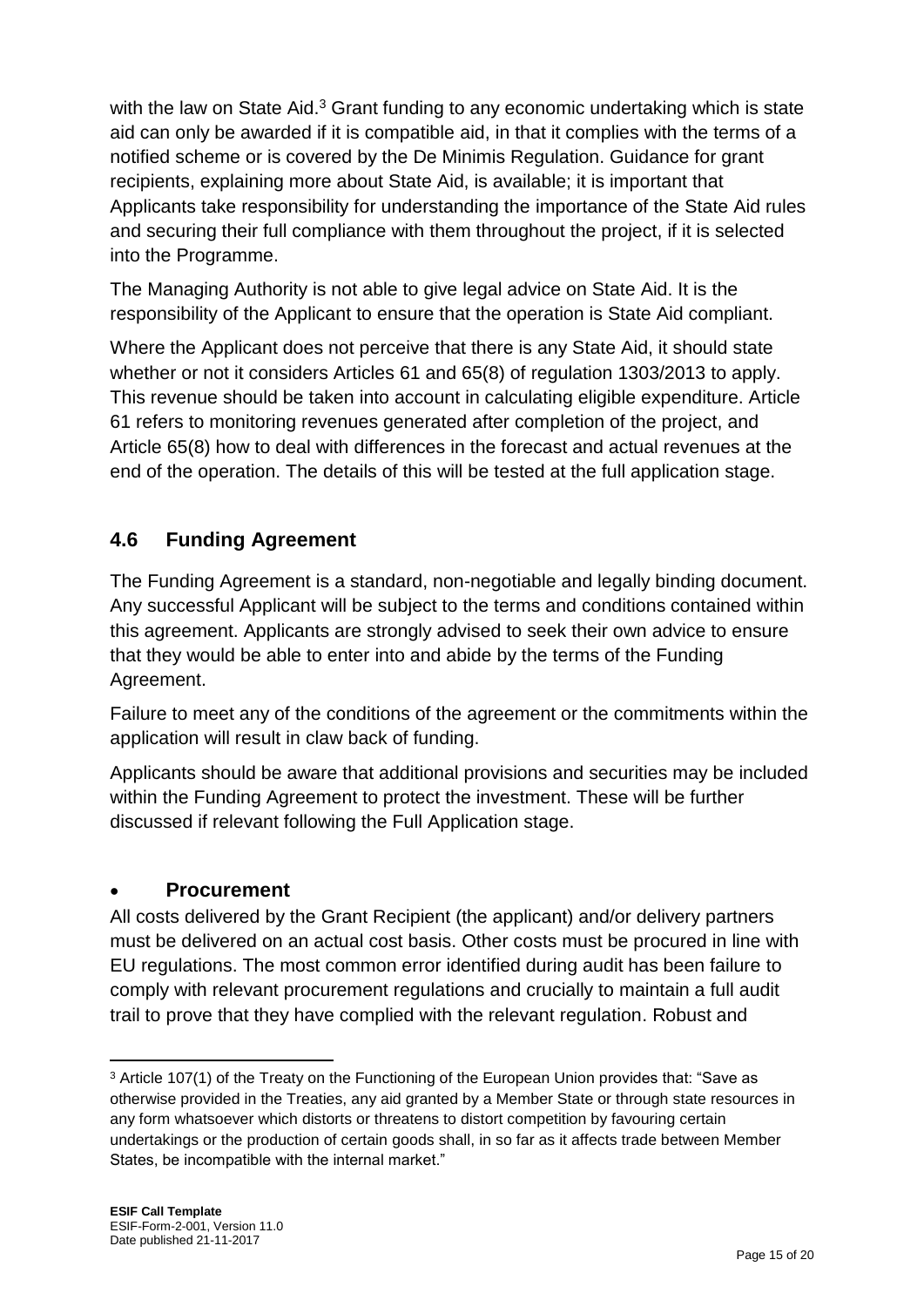transparent procurement is required to ensure that Grant Recipients: consider value for money;

- maximise efficient use of public money; and
- maintain competitiveness and fairness across the European Union.

It is recommended that applicants seek their own legal advice pertaining to their procurement and requirements to publicise any tendering opportunities.

The Managing Authority is not able to give legal advice on procurement. It is the responsibility of the applicant to ensure the project is compliant in this respect.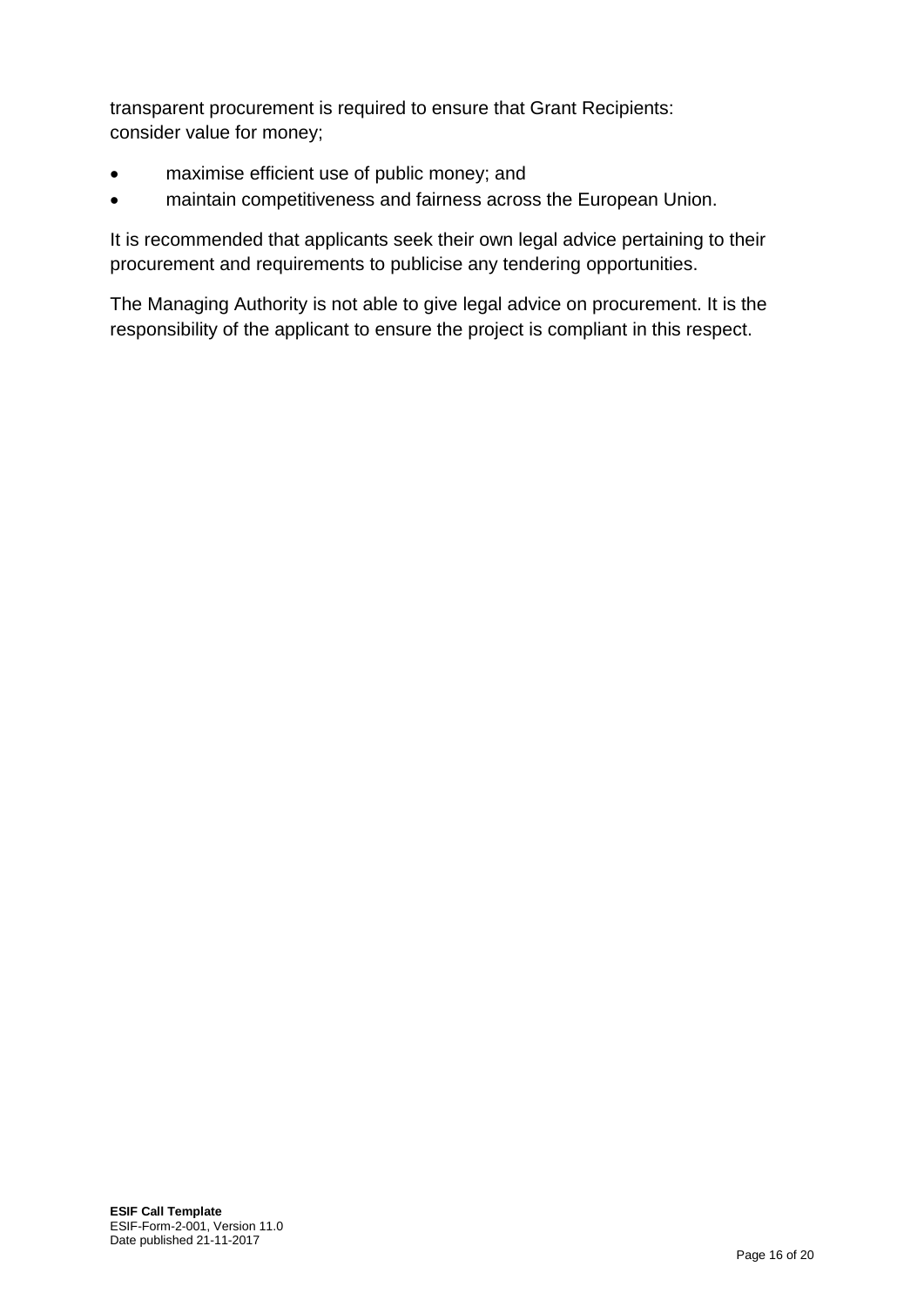### 5. Application Process & Prioritisation Methodology

#### **This call is being assessed under a 'one stage' ESF application process and applicants will need to complete the full application form.**

Guidance is available on the [European Growth Funding](https://www.gov.uk/european-growth-funding) website pages. Applications will be subject to a Gateway Assessment undertaken by the Managing Authority under the following criteria:

- Applicant eligibility;
- Activity and expenditure eligibility; and
- The fit with the ESF OP and the Call.
- Proposals that pass the Gateway Assessment will move into the Core Assessment which consists of the following:
- Strategic fit;
- Value for money:
- Management & control;
- Deliverability;
- Procurement / tendering; and
- State Aid compliance.

The Managing Authority will seek advice from partners when considering applications to ensure its assessment is informed by local economic growth conditions and opportunities within the context of Operational Programmes and the local ESIF Strategy. This will include the relevant LEP Area ESIF Committee and other partners deemed relevant to the application.

The assessment and any prioritisation will be undertaken using only the information supplied as part of the application process. The Managing Authority cannot accept further detail outside this process.

Non-public sector Applicants who are successful may be subject to due financial diligence checks by the Managing Authority. Applicants will be required to submit accounts, and to clarify financial or other organisational information. New Applicant organisations may be required to provide details of a guarantor.

There is no appeal process for applicants whose applications are rejected at Full Application stage or for failing to satisfy the MA's Financial Due Diligence checks.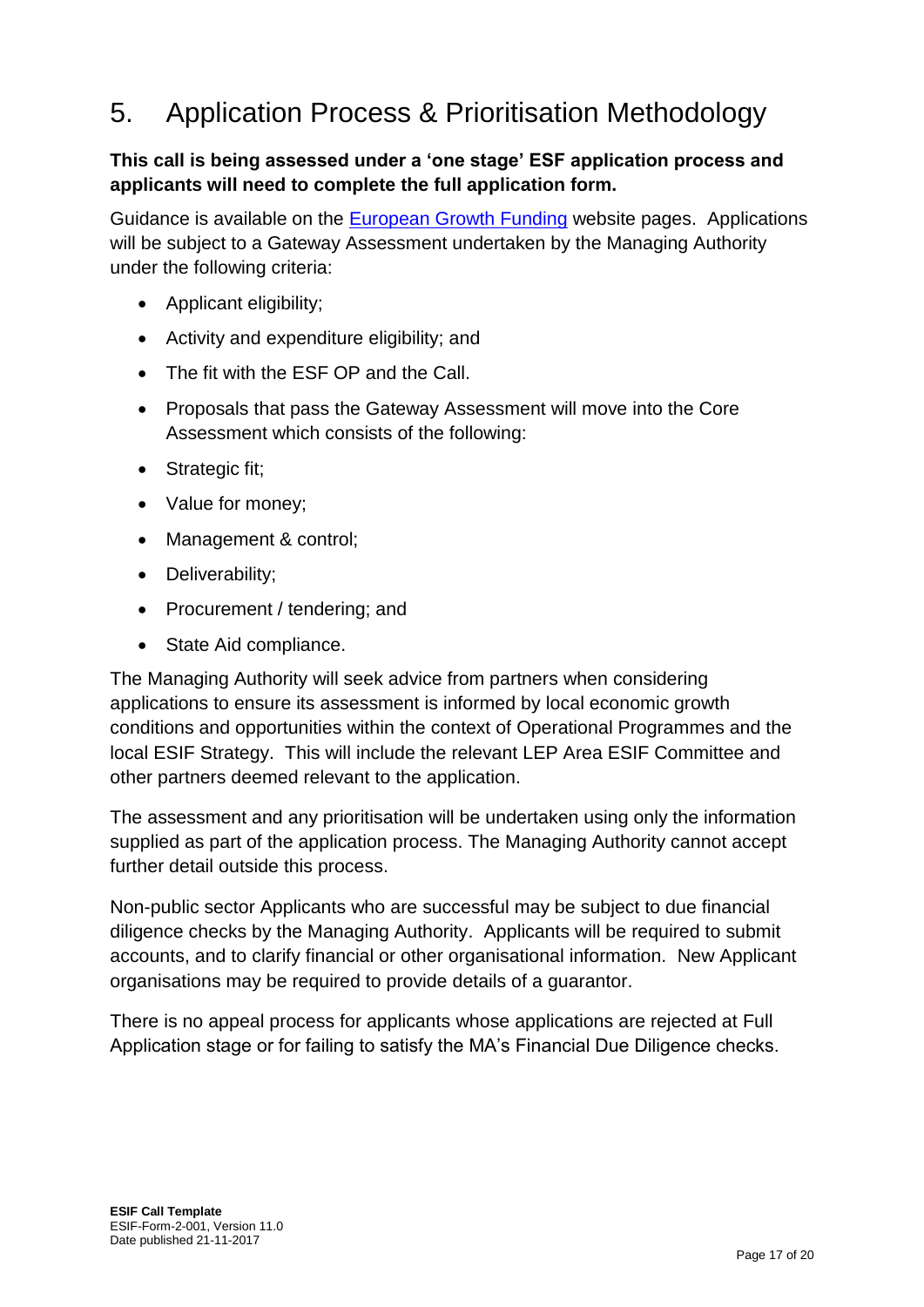### 6. Support

Please note that this is a competitive Call and to preserve impartiality we are unable to enter into correspondence with applicants over their application. Details of where guidance can be found are contained throughout this Calls document. In exceptional circumstances, if there are issues with accessing this guidance, please contact:

#### $\boxtimes$ : [esf.2014-2020@dwp.gsi.gov.uk](mailto:ESF.2014-2020@dwp.gsi.gov.uk)

No applications are to be sent to this email address. Completed Full applications must be sent to the email address provided in Section 9 – Document submission.

### 7. Key Documents

- Full Application Form;
- Full Application Form Guidance;
- Local Enterprise Partnership area's ESIF strategy; and
- National ESF Eligibility Rules.

### 8. Document Checklist

The assessment will be undertaken on the basis of documentation received at the point of closure of the call. Applicants should provide the following documentation.

Full Application Stage:

- fully completed Full Application (section 2.7 and 2.8 are not applicable as this is a 'one stage' application process);
- financial tables (if the application is against more than one Category of Region, a financial table for each Category of Region);
- Outputs, Results and Indicators tables (if the application is against more than one Category of Region, a Outputs, Results and Indicators table for each Category of Region); and

To enable the Managing Authority to complete the required Financial Due Diligence checks (if private or voluntary and community sector), applicant to provide

- o three years financial accounts
- $\circ$  Proof of existence Certificate of Incorporation, Charities Registration, VAT Registration Certificate or alternate form of incorporation documentation;
- $\circ$  Proof of trading Financial Accounts/Statements for the most recent two years of trading including, as a minimum, Profit and Loss Account and Balance Sheets;
- o Completed Financial Viability and Risk Assessment Applicant Template (for applications requesting annualised funding of greater than £1m)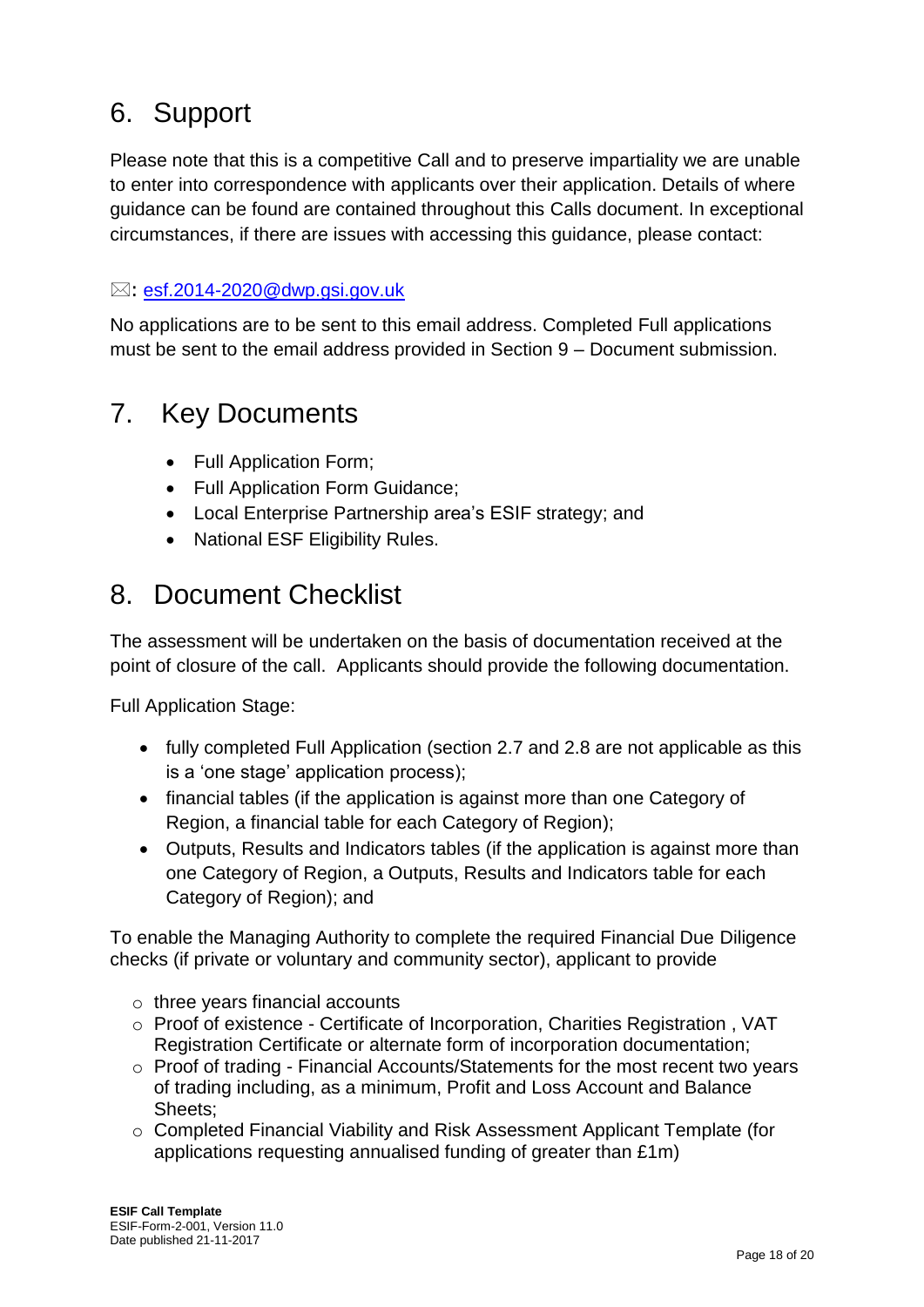Failure to provide the above documentation could result in the application being rejected.

### 9. Document Submission

Completed Full Applications must be submitted to

 $\boxtimes$ : [2014-2020.esfapplications@dwp.gsi.gov.uk](mailto:2014-2020.ESFAPPLICATIONS@DWP.GSI.GOV.UK)

### 10. Timescales

| Launch of Call advertised on gov.uk.        | 121 <sup>th</sup> November 2017 |  |
|---------------------------------------------|---------------------------------|--|
| Deadline for submission of Full Application | 16 <sup>th</sup> February 2018  |  |

Full Application forms not received by the deadline will not be assessed. Full Applications which are not fully completed will be excluded.

For this Call applications will normally be required to **commence delivery/activity within three months** of the award of contract.

Any changes related to the deadline for the submission of the Full Application form will be notified on the [European Growth Funding](https://www.gov.uk/european-growth-funding) website pages.

### 11. Appendix A – Common output indicators

#### **Appendix A – extract from Annex 1 of the ESF regulation**

Common output and result indicators for ESF investments

(1) Common output indicators for participants

"Participants" refers to persons benefiting directly from an ESF intervention who can be identified and asked for their characteristics, and for whom specific expenditure is earmarked. Other persons shall not be classified as participants. **All data shall be broken down by gender.**

The common output indicators for participants are:

| unemployed, including long-term unemployed |
|--------------------------------------------|
| long-term unemployed                       |
| inactive                                   |
| Inactive, not in education or training     |
| employed, including self-employed          |
| below 25 years of age                      |